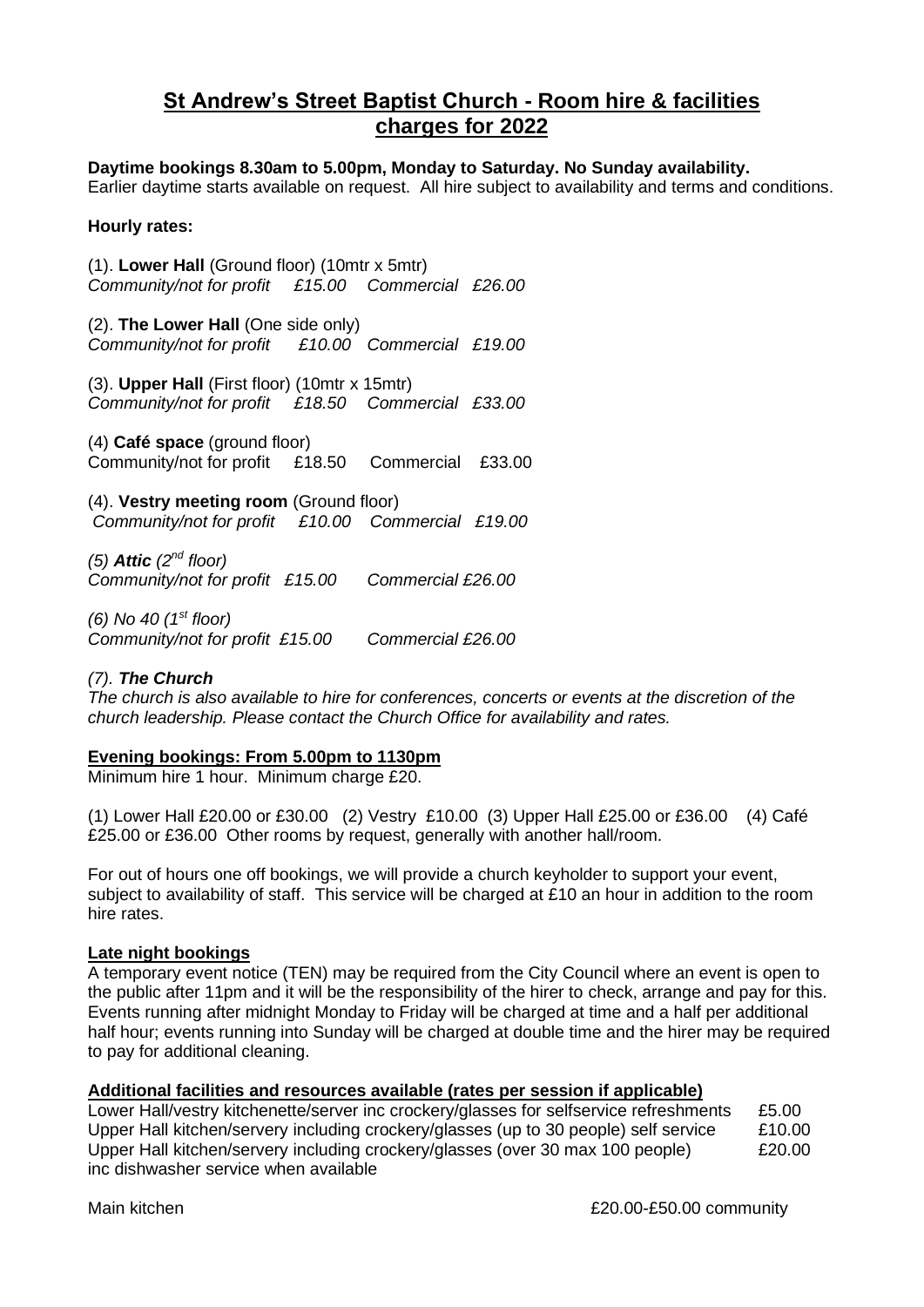(Subject to conditions, charge dependent on use) £50.00-£100.00 commercial

#### **None of the following include technical assistance. If this is required, it is subject to availability and will be charged separately at £10 an hour.**

| Portable Data Projector & Screen (laptop not available)                                                                                                                                                                | £10.00   |
|------------------------------------------------------------------------------------------------------------------------------------------------------------------------------------------------------------------------|----------|
| Whiteboard/Flipchart & paper (excludes pens)                                                                                                                                                                           | £5.00    |
| <b>Upper Hall Sound System</b><br>Includes Audio loop for the hearing impaired                                                                                                                                         | £5.00    |
| Church AV System (depending on requirements)                                                                                                                                                                           | £5-£20   |
| Musical instruments (by permission only and in situ, not to move room)                                                                                                                                                 |          |
| Organ                                                                                                                                                                                                                  | £10.00   |
| Piano                                                                                                                                                                                                                  | £10.00   |
| Keyboard                                                                                                                                                                                                               | £10.00   |
| Drums                                                                                                                                                                                                                  | £5.00    |
| Or All instruments                                                                                                                                                                                                     | £20.00   |
| Guest Wifi available throughout the building                                                                                                                                                                           | Included |
| Tables (modern trestle style) and chairs<br>Subject to availability depending on other bookings, please discuss in advance. Damage must be<br>reported and will be charged to the user, which may include replacement. | Included |

| Photocopying available on request | 5p per B&W A4 copy     |
|-----------------------------------|------------------------|
| (Subject to office opening hours) | 15p per Colour A4 copy |

#### **Additional Charges:**

Additional resources Can be charged on a discretionary rate depending on what is used. For example, Korean Church rice cookers, portable amp, etc. Excess rubbish: Please bring your own strong black bin bags. 3 bags of rubbish disposal are included within room hire charge. Excess rubbish will incur a charge of £30 to cover an extra bin collection. Cleaning: The premises should be left clean and tidy. Cleaning equipment is provided. Additional cleaning required to put the rooms back in use will be charged at the additional hourly rate or can be booked in advance at Overstream Clean current rates (minimum 1 hour, currently £20 an hour on weekdays) Extra hours: The booking time must include set up and clear up time. Early arrival or late departure will be charged at the extra hourly rate in half hour increments. Damage: Damage to premises, furniture or equipment must be reported to the keyholder or centre manager and will be charged Keyholding/Tech If the centre manager or you require a church keyholder or technician to support your event, this will be charged at £10 an hour per hour. The use of our equipment does not include technical assistance or special set up, nor does the hire of the equipment guarantee smooth operation or specific connection equipment.